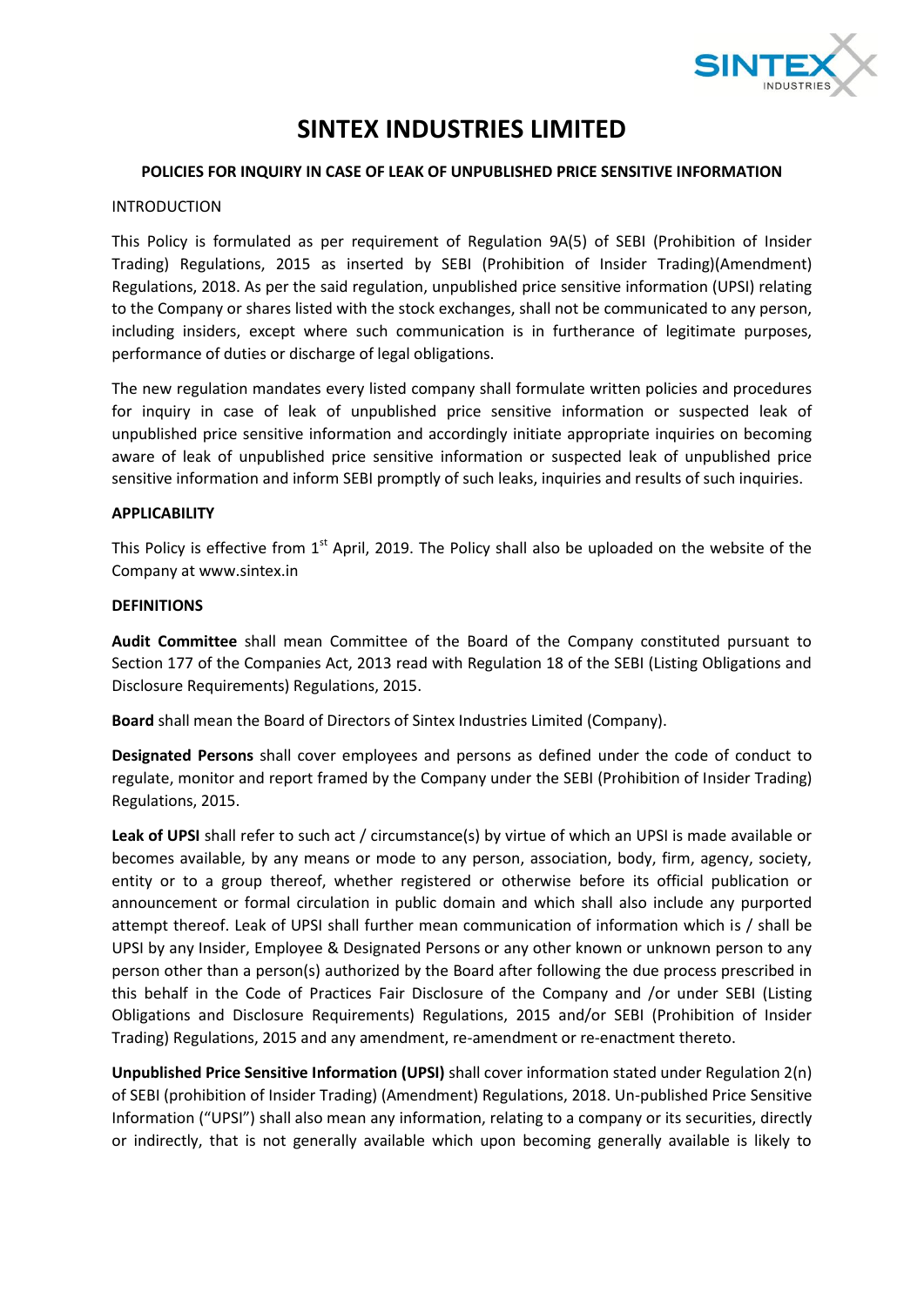

materially affect the price of the securities and shall, ordinarily include but not restricted to, information relating to the following:

• Periodical financial results of the Company;

• Any major expansion plans or execution of new projects or any significant changes in policies, plans or operations of the Company;

• Material events in accordance with Securities and Exchange Board of India (Listing Obligations and Disclosure Requirements) Regulations, 2015; and

• Any other matter as may be prescribed under the Listing Regulations and/or Corporate Law to be price sensitive, from time to time.

# **PROCEDURE OF INVESTIGATION**

The Compliance Officer on becoming aware suo moto or on receipt of a written intimation of leak or suspected leak of UPSI from any person, including employees of the Company or the regulators, shall initiate a preliminary inquiry/ investigation.

The object of preliminary inquiry is fact-finding, to ascertain the truth or otherwise of the allegations contained in the information or complaint, if any, and to collect necessary available material in support of the allegations, and thereafter to decide whether there is justification to initiate further investigation/inquiry. The said inquiry shall be completed within 5 working days from the date of receipt of such intimation and report thereof shall be circulated to the members of Audit Committee.

If in the opinion of members of Audit Committee and Compliance Officer, the preliminary inquiry report warrants further investigation, the same shall be submitted to Inquiry Committee for detailed investigation.

# **CONSTITUTION OF INQUIRY COMMITTEE**

Inquiry Committee shall consist of the following persons or any person nominated by such officers from their department-

- Compliance Officer
- Managing Directors
- Any other person nominated by the Chairman & Managing Director of the Company.

#### **POWERS OF THE INQUIRY COMMITTEE**

For purpose of conducting inquiry, the Inquiry Committee may:

a) call upon

• such employees/individuals to seek clarification or information pertaining to the leak.

• persons / members of committees involved in generation of the original data for purpose of determination of key figures pertaining to financial figures.

- persons involved in the consolidation of the figures for the financial results.
- persons involved in the preparation of board notes and presentations.
- persons involved in dissemination of information relating to financial results in the public domain.
- any other persons who had access to the information.

• any market intermediaries, fiduciaries and other person/ entities who have access to UPSI for inquiry conducted for leak of such UPSI.